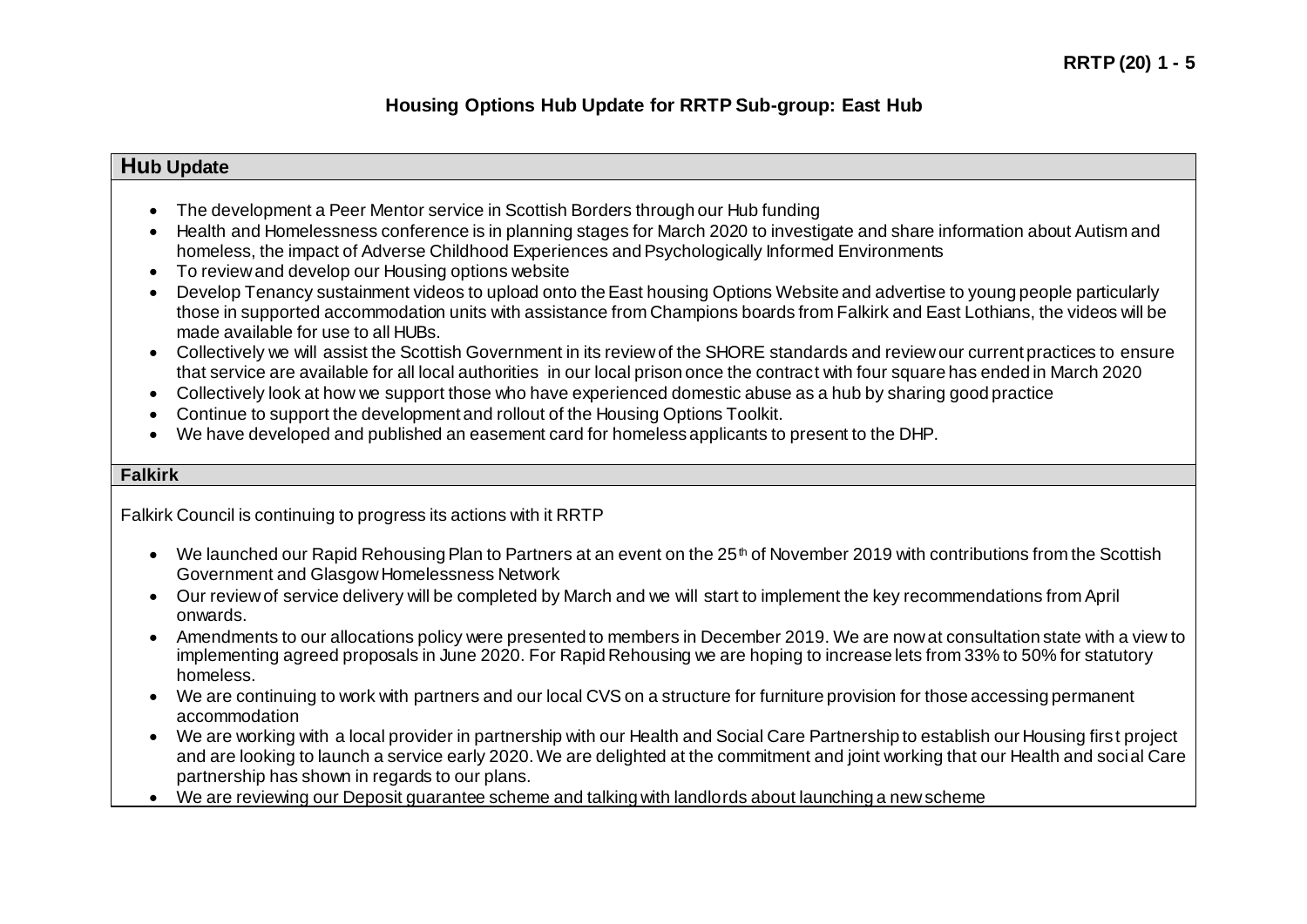- We have developed a prevention plan as part of our RRTP action plan and are starting to implement actions within this.
- We are reviewing our support service for those affected by domestic abuse and working on our Domestic Abuse Policy for the Housing Service
- We are refining our processes to address our commitment to the SHORE standards and developing some literature for clients explaining the services available. We are holding a focus groups to inform how we can deliver services
- We our developing our Temporary accommodation action plan which will address the key aims within our RRTP as well as ensuring that we meet our minimum standards
- We will develop a service user engagement plan over the coming months to ensure that the voice of our service users assists us to deliver services that meet the clients' needs
- Our service users have been involved in the "all in for change" groups and enjoyed the opportunity to have their experiences and voices heard.

#### **East Lothian**

East Lothian Council is progressing well with RRTP actions. Of the 46 actions in the Plan, 11 are complete as set out below and 32 are in progress.

- Implement pre-tenancy checks for early identification of vulnerabilities
- Re-establish mechanisms for Private Landlord engagement
- Implement a rolling programme to re-designate temporary accommodation as permanent tenancies
- Review the proportion of allocations to homeless applicants
- Refer long-term cases to re-housing panel for additional points
- Review existing Council Allocations Policy with a focus on addressing urgent homelessness pressures
- Maximise use of rent deposit scheme
- Carry out training and awareness raising sessions across the Council
- Establish a starter pack scheme, optimising support from local churches
- Explore the potential of developing a 'Home and Belonging My Space My Place' project for care experienced young people and implement
- Commission / develop a supported accommodation service for vulnerable young people

A significant culture shift is evident in respect of the transformation of homelessness services and key figures evidence a slow steady move towards a rapid rehousing approach. However supply remains the key issue in East Lothian and additional capital funding is required to alleviate pressures in the west of the county. While progress is positive and encouraging to date, particularly in the east of the county, changes to the Unsuitable Accommodation Order will create significant pressures and potentially detract from progress towards rapid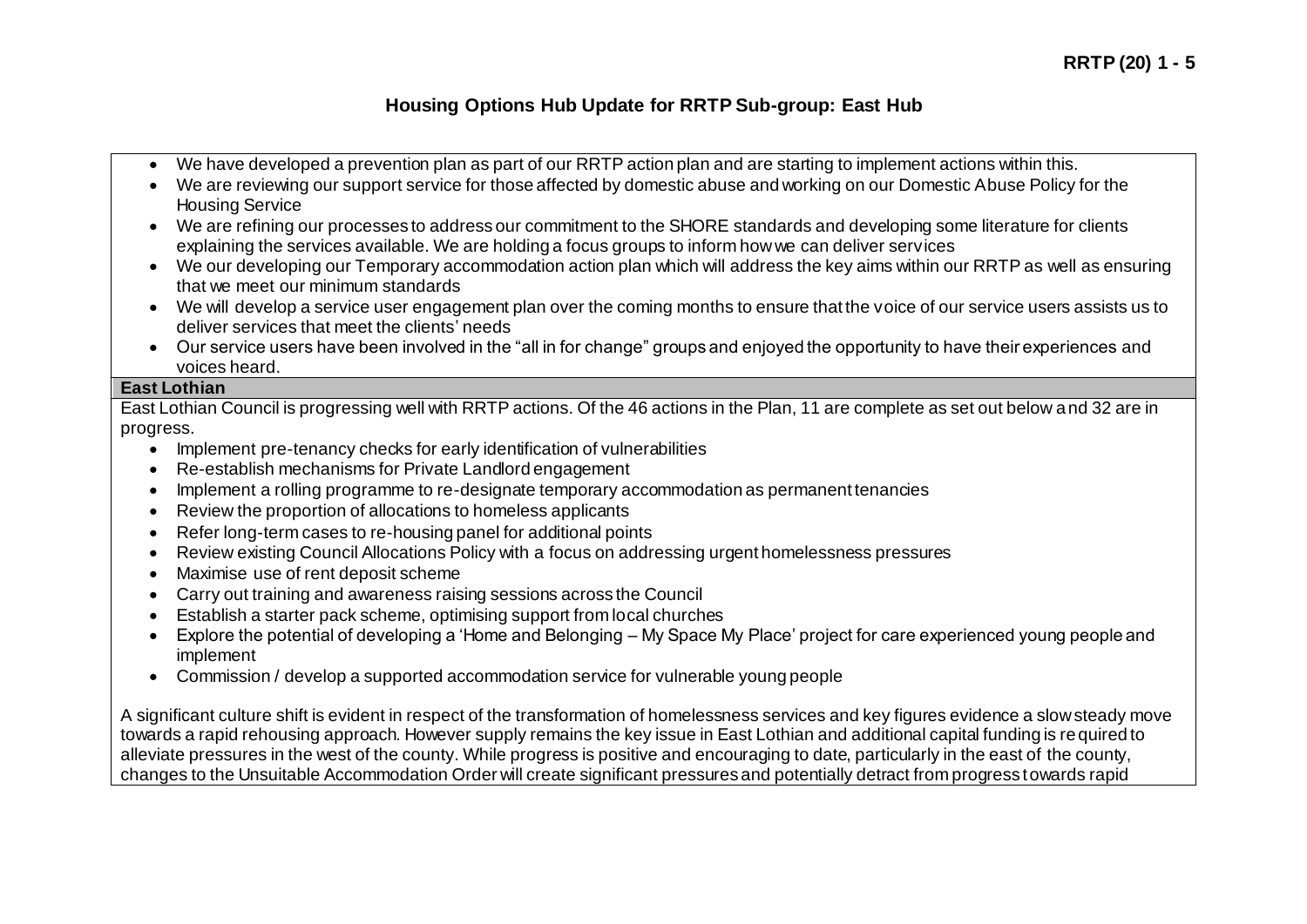| rehousing, which is concerning. The second formal iteration of the RRTP is currently being prepared, building on the successes of year one,<br>which is anticipated to be approved by Cabinet in March 2020 prior to submission to the Scottish Government by June 2020.                                                                                                                                                                                                                                                                                                                                       |                                                                                                                                                                                                                                                                                                                                                                                                                                                                                                                                                                                                                                           |  |
|----------------------------------------------------------------------------------------------------------------------------------------------------------------------------------------------------------------------------------------------------------------------------------------------------------------------------------------------------------------------------------------------------------------------------------------------------------------------------------------------------------------------------------------------------------------------------------------------------------------|-------------------------------------------------------------------------------------------------------------------------------------------------------------------------------------------------------------------------------------------------------------------------------------------------------------------------------------------------------------------------------------------------------------------------------------------------------------------------------------------------------------------------------------------------------------------------------------------------------------------------------------------|--|
|                                                                                                                                                                                                                                                                                                                                                                                                                                                                                                                                                                                                                |                                                                                                                                                                                                                                                                                                                                                                                                                                                                                                                                                                                                                                           |  |
| Edinburgh                                                                                                                                                                                                                                                                                                                                                                                                                                                                                                                                                                                                      |                                                                                                                                                                                                                                                                                                                                                                                                                                                                                                                                                                                                                                           |  |
| Consultation with people with lived experience of homelessness continues and will do until the end of the month. I have completed<br>survey's with 30 service users so far.<br>A second stakeholder event will take place at the end of March, invites should go out next week.<br>The Private Rented Sector Team is established and a team leader has been appointed and will start shortly. A homeless prevention<br>fund will be trialled initially in this team.<br>Interviews for the Income Maximisation Capacity Building post – essentially a training post to deliver training on income maximisation |                                                                                                                                                                                                                                                                                                                                                                                                                                                                                                                                                                                                                                           |  |
| and welfare rights matters to frontline staff, third sector partners working in homelessness and RSLs - took place last week. The<br>preferred candidate should be in post soon                                                                                                                                                                                                                                                                                                                                                                                                                                |                                                                                                                                                                                                                                                                                                                                                                                                                                                                                                                                                                                                                                           |  |
| Midlothian                                                                                                                                                                                                                                                                                                                                                                                                                                                                                                                                                                                                     |                                                                                                                                                                                                                                                                                                                                                                                                                                                                                                                                                                                                                                           |  |
| Outcome 1: The Supply of permanent accommodation for homeless households has increased                                                                                                                                                                                                                                                                                                                                                                                                                                                                                                                         |                                                                                                                                                                                                                                                                                                                                                                                                                                                                                                                                                                                                                                           |  |
| <b>Action from RRTP</b>                                                                                                                                                                                                                                                                                                                                                                                                                                                                                                                                                                                        | Update                                                                                                                                                                                                                                                                                                                                                                                                                                                                                                                                                                                                                                    |  |
| Increase the supply of new build affordable housing in Midlothian<br>Review Midlothian Council's Housing Allocation Policy to ensure<br>homeless households are housed more quickly.<br>Reduce the average number of weeks to close a homeless<br>application<br>Review nomination agreements with RSL's to ensure homeless<br>households are housed more quickly.                                                                                                                                                                                                                                             | In January 2020 a new Housing Application Policy was given<br>approval by elected members. This includes to following measures:<br>Increased the percentage of void properties allocated to<br>$\bullet$<br>homeless household from 45% to 60%<br>Offering those who have been in self-contained temporary<br>accommodation the longest the opportunity to be offered the<br>property as permanent housing (in addition to 60% of void<br>properties allocated to homeless).<br>Homeless applicants are now required to widen their areas of<br>choice and property types, to improve the chances of being<br>made an offer more quickly. |  |
| Target open market purchases for council housing to areas and<br>house types in high demand from homeless applicants.                                                                                                                                                                                                                                                                                                                                                                                                                                                                                          | Number of properties purchased: 2018/19 - 17, 2019/20 - 45                                                                                                                                                                                                                                                                                                                                                                                                                                                                                                                                                                                |  |
| Outcome 2: Bed and Breakfast accommodation is no longer used as emergency accommodation for homeless households and the<br>time households spend in temporary accommodation has reduced.                                                                                                                                                                                                                                                                                                                                                                                                                       |                                                                                                                                                                                                                                                                                                                                                                                                                                                                                                                                                                                                                                           |  |
| <b>Action from RRTP</b>                                                                                                                                                                                                                                                                                                                                                                                                                                                                                                                                                                                        | Update                                                                                                                                                                                                                                                                                                                                                                                                                                                                                                                                                                                                                                    |  |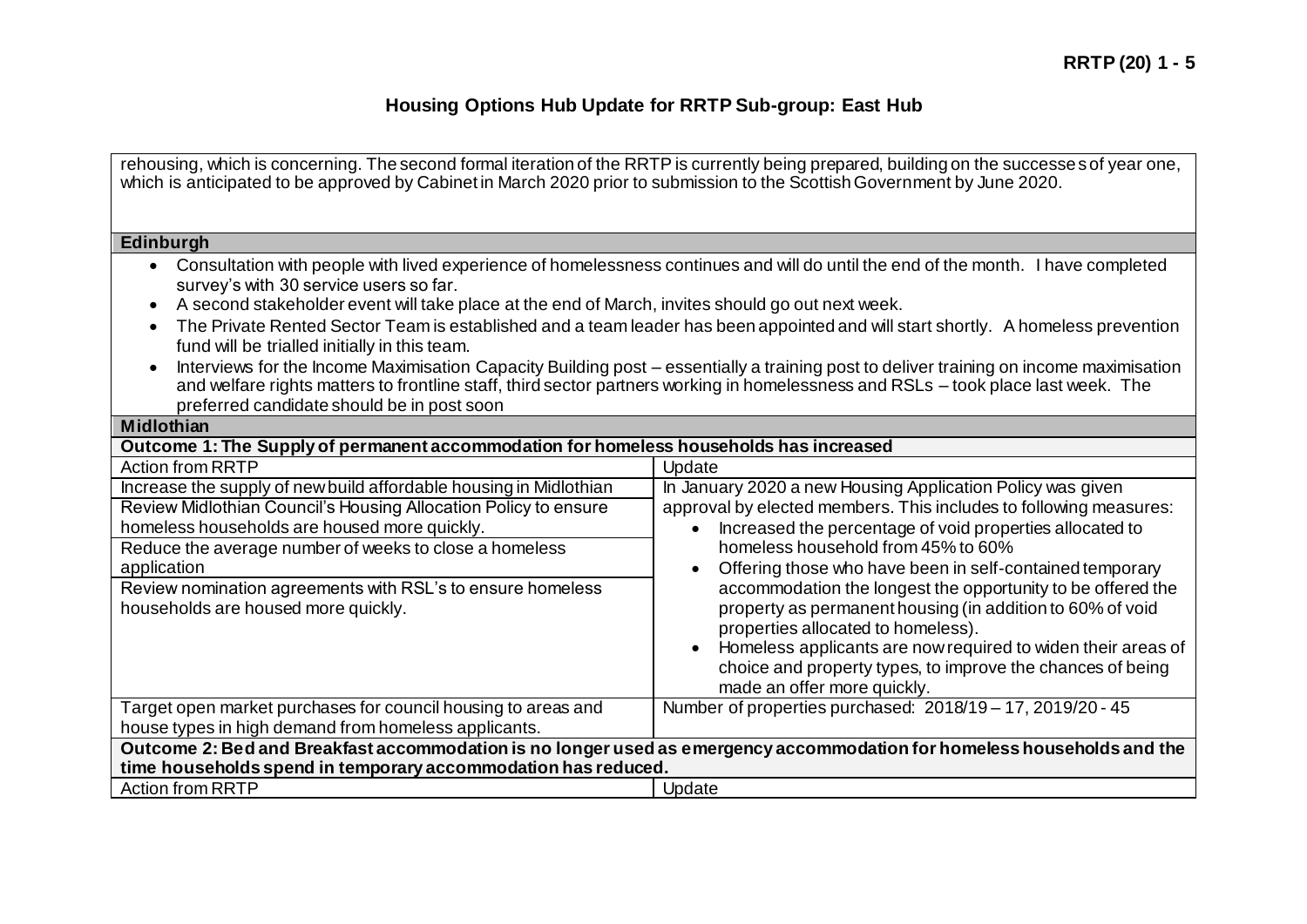| End the use of bed and breakfast accommodation for temporary<br>accommodation                                     | The use of shared temporary accommodation (2 people sharing a<br>two bed flat with own bedrooms) as an alternative to B&B being<br>rolled out in Spring 2020. |  |
|-------------------------------------------------------------------------------------------------------------------|---------------------------------------------------------------------------------------------------------------------------------------------------------------|--|
|                                                                                                                   | Revised plans for Jarnac Court approved by Council in January<br>2020.                                                                                        |  |
|                                                                                                                   | Approval received at Council to convert a property in Loanhead to a<br>7 bedroom temporary accommodation unit.                                                |  |
| Convert Jarnac Court - an existing office building owned by                                                       | Revised plans approved by Council in January 2020.                                                                                                            |  |
| Midlothian Council - into 22 short term emergency accommodation<br>units.                                         | Approval received at Council to convert a property in Loanhead to a<br>7 bedroom temporary accommodation unit.                                                |  |
| Lease or make use of existing council housing to provide 16 short                                                 | Accommodation secured, this will be able to accommodate up to 7                                                                                               |  |
| term emergency accommodation units designated for larger<br>homeless households, such as applicants with children | households at any time in self-contained accommodation. To date 4<br>households with children have been accommodated.                                         |  |
| Work with the Scottish Government and Scottish Councils to review                                                 | Currently being reviewed, proposed changes are being consulted on.                                                                                            |  |
| the rent model for temporary accommodation.                                                                       |                                                                                                                                                               |  |
| Outcome 3: Homeless households with support needs are supported to access and maintain permanent accommodation    |                                                                                                                                                               |  |
| <b>Action from RRTP</b>                                                                                           | Update                                                                                                                                                        |  |
| Roll out the use of housing first tenancies for the most vulnerable<br>homeless households in Midlothian.         | Currently procuring a dedicated support provider for Housing First in<br>Midlothian.                                                                          |  |
|                                                                                                                   | Plan to have first tenancies in operation in Spring 2020                                                                                                      |  |
| Work with Women's Aid to identify additional accommodation with                                                   | Revised agreement with Women's Aid being implemented. This will                                                                                               |  |
| support in Midlothian.                                                                                            | double the number of nominations made directly to Women's Aid.                                                                                                |  |
| Support young homeless people to obtain a qualification to support                                                | Pilot completed with 4 young people successfully completed the                                                                                                |  |
| their tenancy sustainment skills.                                                                                 | qualification. This is now being rolled out to be delivered as part of                                                                                        |  |
|                                                                                                                   | individual support plans in supported accommodation.                                                                                                          |  |
| Implement SHORE standards.                                                                                        | Ongoing work with partner agencies to ensure the implementation of                                                                                            |  |
|                                                                                                                   | SHORE standards.                                                                                                                                              |  |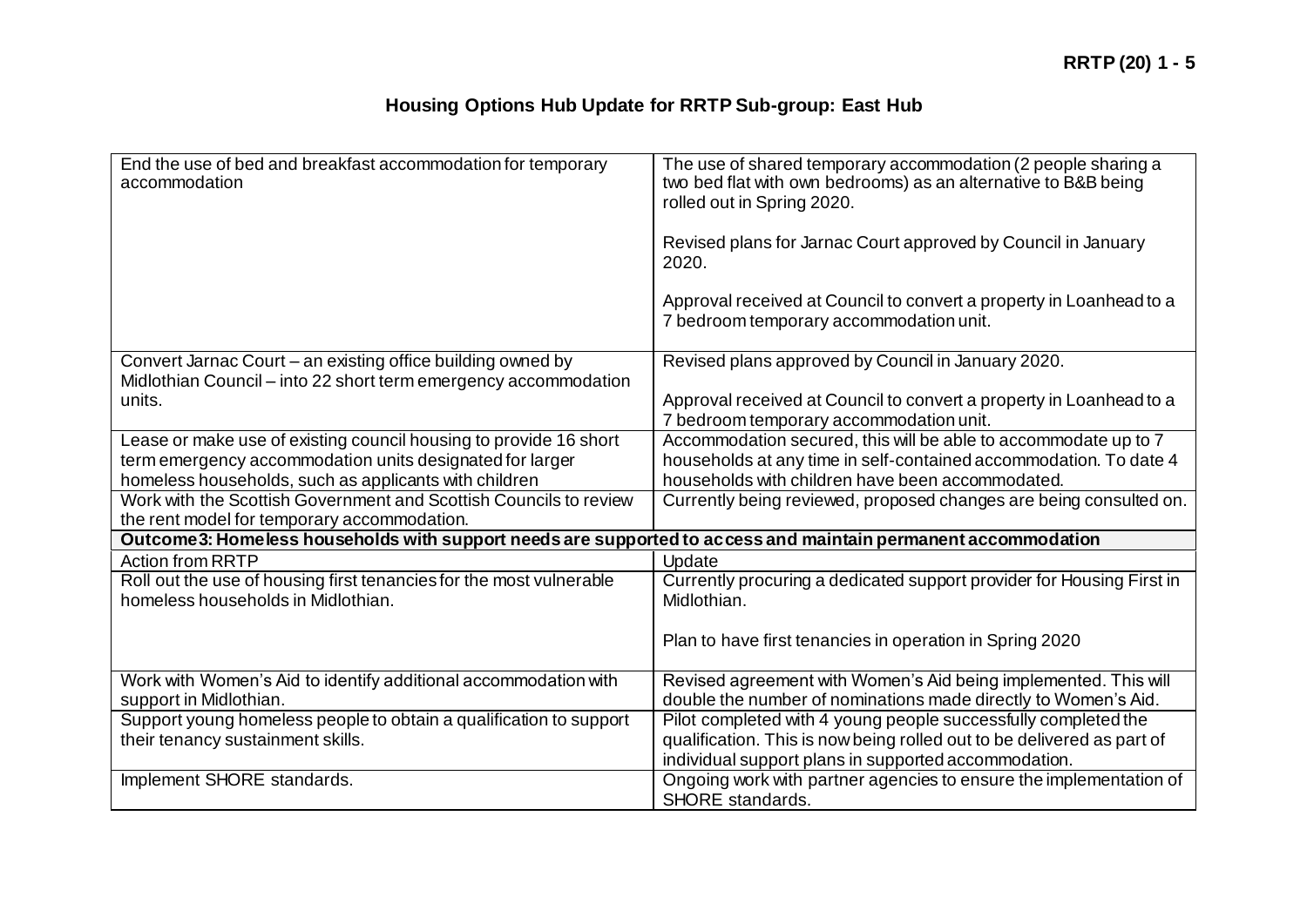| Outcome 4: Housing Options and support is in place to prevent homelessness                                                                                                                                                                                                                                                                                                                                                                                                                                                                                                                                                                                                                                                                                                                                                                                                                                                                                                                                                                                               |                                                                                                    |  |
|--------------------------------------------------------------------------------------------------------------------------------------------------------------------------------------------------------------------------------------------------------------------------------------------------------------------------------------------------------------------------------------------------------------------------------------------------------------------------------------------------------------------------------------------------------------------------------------------------------------------------------------------------------------------------------------------------------------------------------------------------------------------------------------------------------------------------------------------------------------------------------------------------------------------------------------------------------------------------------------------------------------------------------------------------------------------------|----------------------------------------------------------------------------------------------------|--|
| <b>Action from RRTP</b>                                                                                                                                                                                                                                                                                                                                                                                                                                                                                                                                                                                                                                                                                                                                                                                                                                                                                                                                                                                                                                                  | Update                                                                                             |  |
| Reduce the overall number of open homeless cases by 20%.                                                                                                                                                                                                                                                                                                                                                                                                                                                                                                                                                                                                                                                                                                                                                                                                                                                                                                                                                                                                                 | Ongoing - Measures taken within updated allocations policy will<br>contribute towards this target. |  |
| Continue to provide housing education classes in Midlothian<br>Secondary Schools.                                                                                                                                                                                                                                                                                                                                                                                                                                                                                                                                                                                                                                                                                                                                                                                                                                                                                                                                                                                        | All schools have a housing education on the curriculum.                                            |  |
| Continue to work with Edinburgh, Lothians and Borders Housing<br>Options HUB to ensure joint working on homeless prevention<br>activities across the region.                                                                                                                                                                                                                                                                                                                                                                                                                                                                                                                                                                                                                                                                                                                                                                                                                                                                                                             | Ongoing                                                                                            |  |
| <b>Scottish Borders Council</b>                                                                                                                                                                                                                                                                                                                                                                                                                                                                                                                                                                                                                                                                                                                                                                                                                                                                                                                                                                                                                                          |                                                                                                    |  |
| We have appointed an RRTP Development Officer and the person has recently taken up the post.<br>$\bullet$<br>The partnership held a Housing First workshop on the 18 <sup>th</sup> November, attendees from health, social care and all 4 of the main local<br>RSLs operating in Borders and Cyrenians. We are currently considering our next steps in establishing a Housing First pilot within<br>2020.<br>Looking to complete Self-Assessment work on housing options, homelessness prevention and early intervention activities within SBC,<br>to be completed by 31/03/2020.<br>Continue to Develop Crisis Intervention funds for both preventing and responding to Homelessness, target for funds to be oper ational<br>$\bullet$<br>by 01/04/2020.<br>In process of introducing a 'Crash Pad' property within temporary accommodation to reduce use of Bed and Breakfast<br>accommodation.<br>We will shortly commence a review in regards to the provision of furnishing permanent tenancies to allow people to move on from<br>temporary accommodation quicker. |                                                                                                    |  |
| <b>West Lothian</b>                                                                                                                                                                                                                                                                                                                                                                                                                                                                                                                                                                                                                                                                                                                                                                                                                                                                                                                                                                                                                                                      |                                                                                                    |  |
| West Lothian have been allocated £302K for 2019/20 and £311K for 2020/21 through the Ending Homelessness Together fund compared to<br>the £746K transition funding requested for 2019/20 and £954K in 2020/21 as part of the RRTP.                                                                                                                                                                                                                                                                                                                                                                                                                                                                                                                                                                                                                                                                                                                                                                                                                                       |                                                                                                    |  |
| In addition to the £613K allocated a further £240K per annum has been allocated to the RRTP through the West Lothian Alcohol Drugs<br>Partnership (ADP). The ADP resources have been allocated to support the delivery of Housing First specifically targeting alco hol/substance<br>abuse and mental health.                                                                                                                                                                                                                                                                                                                                                                                                                                                                                                                                                                                                                                                                                                                                                            |                                                                                                    |  |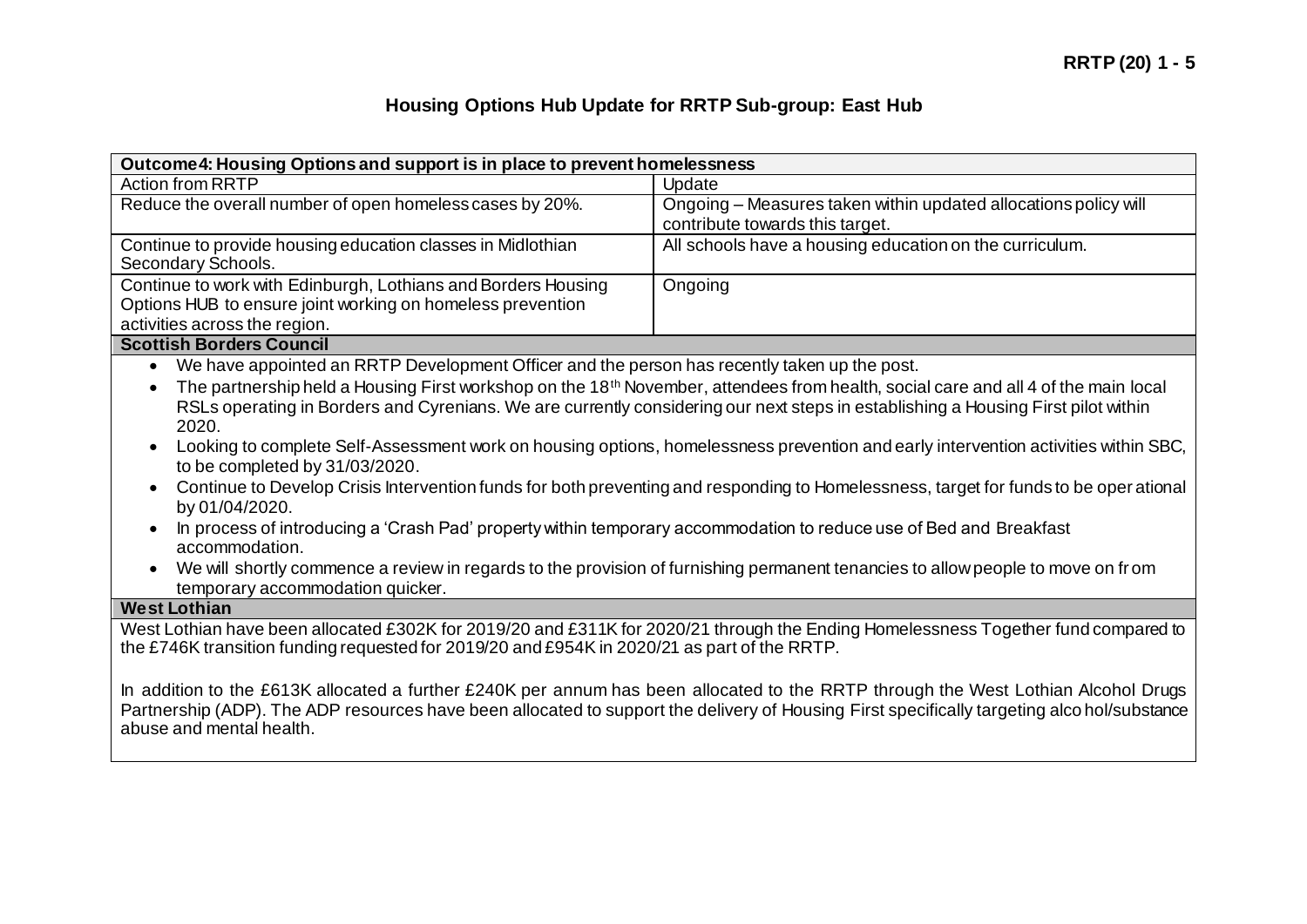Given the reduced levels of funding from the Scottish Government, the West Lothian RRTP Board has reviewed the priorities of the RRTP against this reduced level of funding.

Priorities:

- Housing Options and Resettlement Team
- Housing First
- **•** Prevention

Governance:

The multi-agency West Lothian RRTP Board has four working groups responsible for:

- Early intervention and Prevention of Homelessness
- Housing Support and Housing First
- Housing Supply and Temporary Accommodation
- Homelessness Health and Wellbeing

All working groups meet on a bi monthly basis reporting to the RRTP Project Board which meets quarterly.

Utilising the provisions of the Ending Homelessness Together fund resources alongside additional ring fenced partner resources the coun cil has recruited a number of key posts to support the Housing Options and Resettlement Team including Housing Options Team Leader, Housing Options Officers, Housing Options Youth Team, and Tenancy Support Officers. A Quality Development Officer post has also been recruited.

The service has commenced the re provisioning of the Housing Options service moving to an East/West delivery, with locations in Bathgate and Livingston. This new model of delivery will be fully operational in February 2020.

West Lothian held a Housing First Workshop during Autumn 2019 attended by over 35 delegates across all partners which benefited from the experience from Housing First pathfinder projects and agreed a way forward for West Lothian including the importance of the e stablishment of a Housing First Assessment and Co-ordination Team.